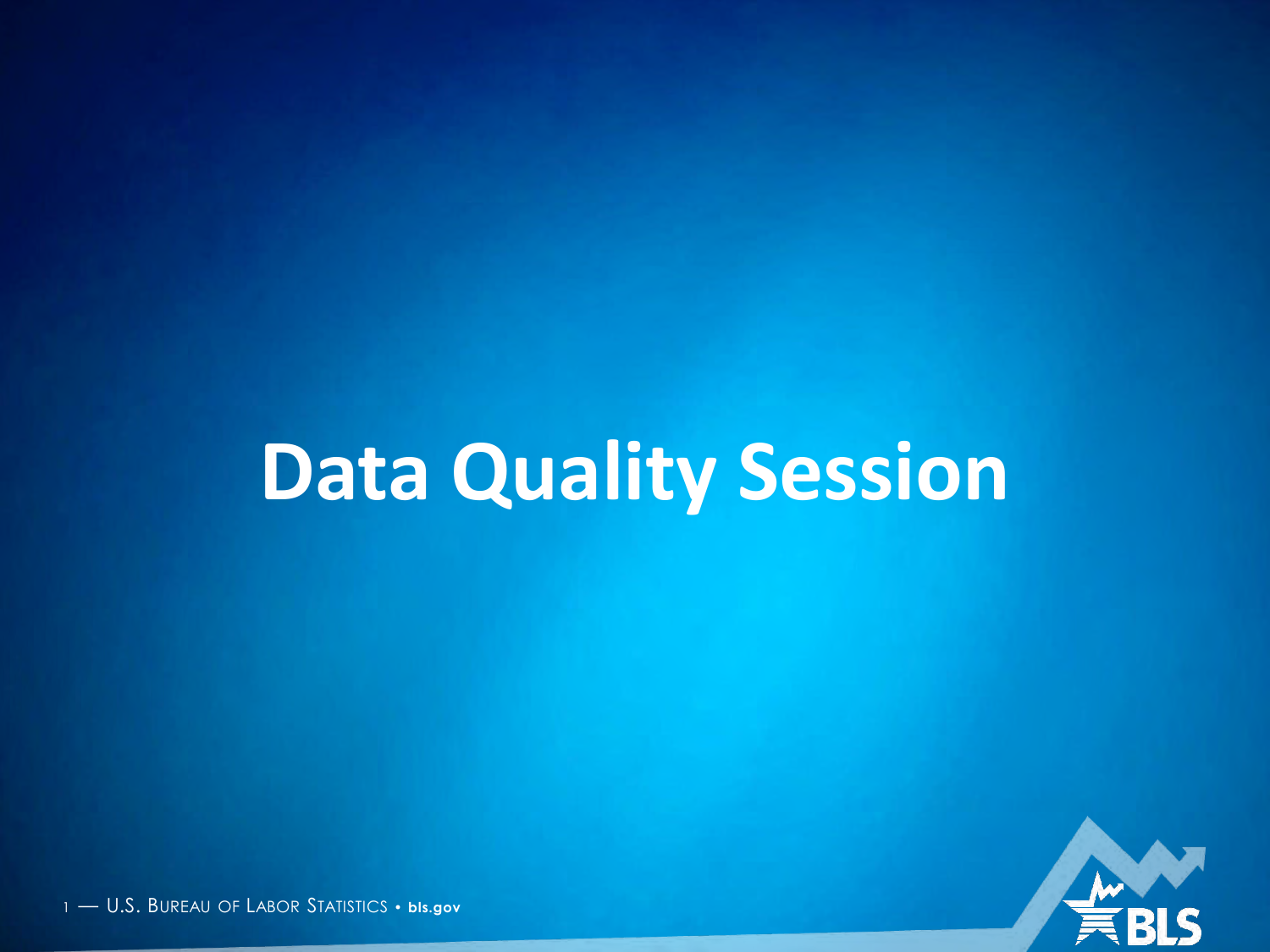**Developing a Data Quality Profile for the Consumer Expenditure Survey**

> **Yezzi Angi Lee** *Veri Crain, Scott Fricker , Evan Hubener, Clayton Knappenberger, Brandon Kopp, Julie Sullivan, and Lucilla Tan.*

> > July 18, 2017

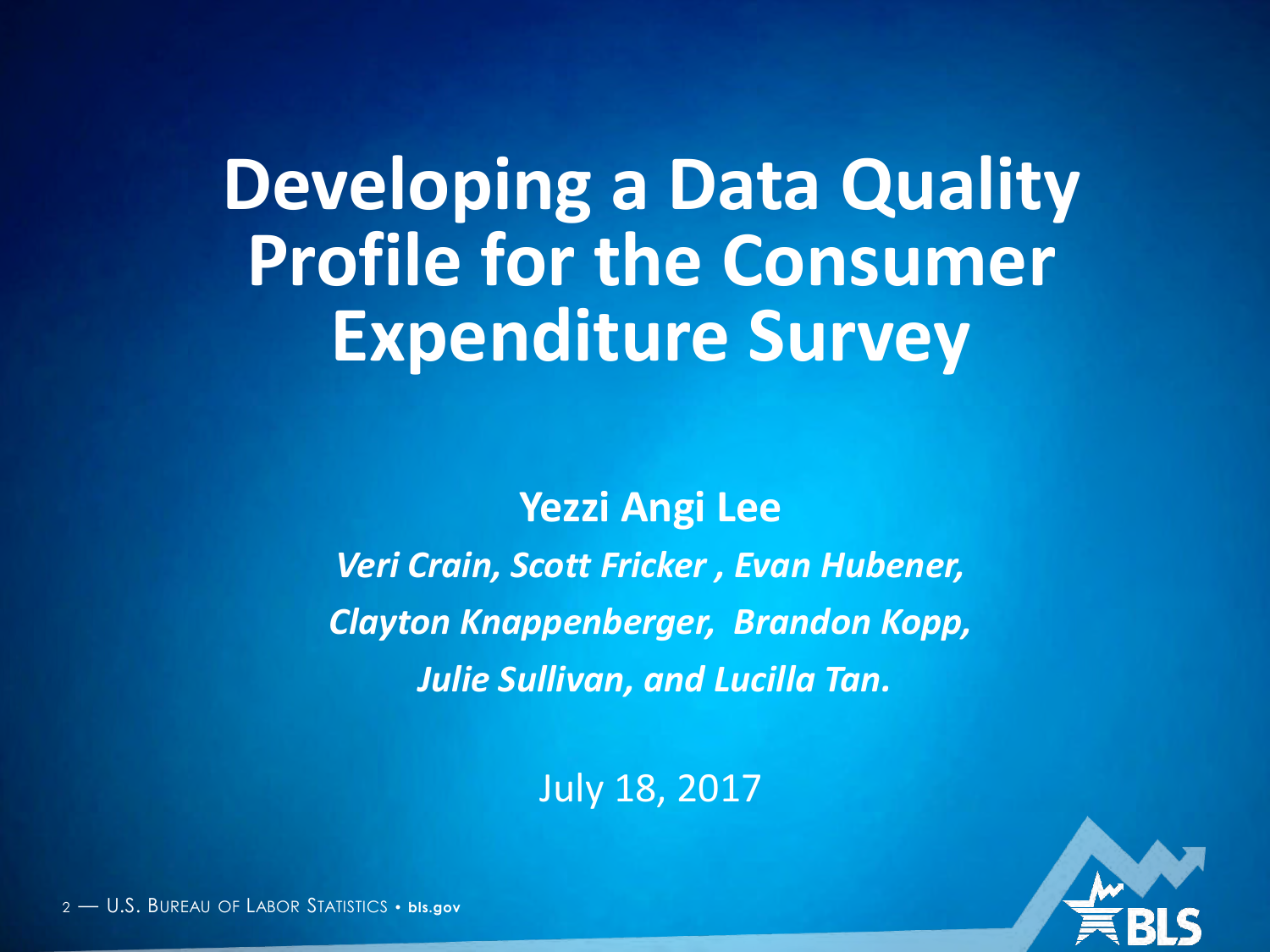## **Presentation Outline**

To share the challenges encountered in the initial stages of this development process, report on interim progress, and thoughts for next steps.

- $\checkmark$  What is a Data Quality Profile (DQP)
- $\checkmark$  Challenges
- $\checkmark$  Iterative approach to development
- Interim results
- $\checkmark$  Moving forward

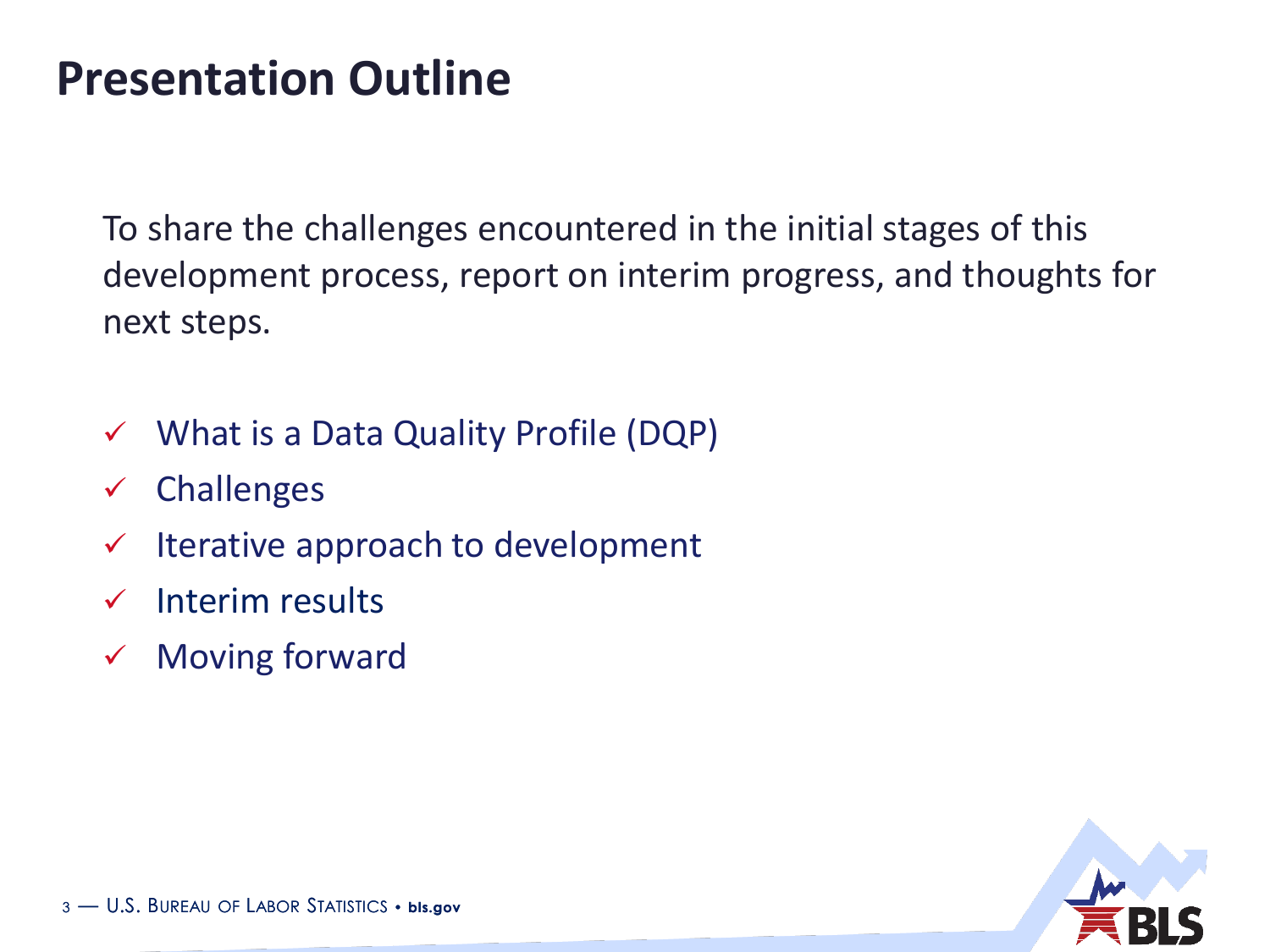# **What is a Data Quality Profile(DQP)?**

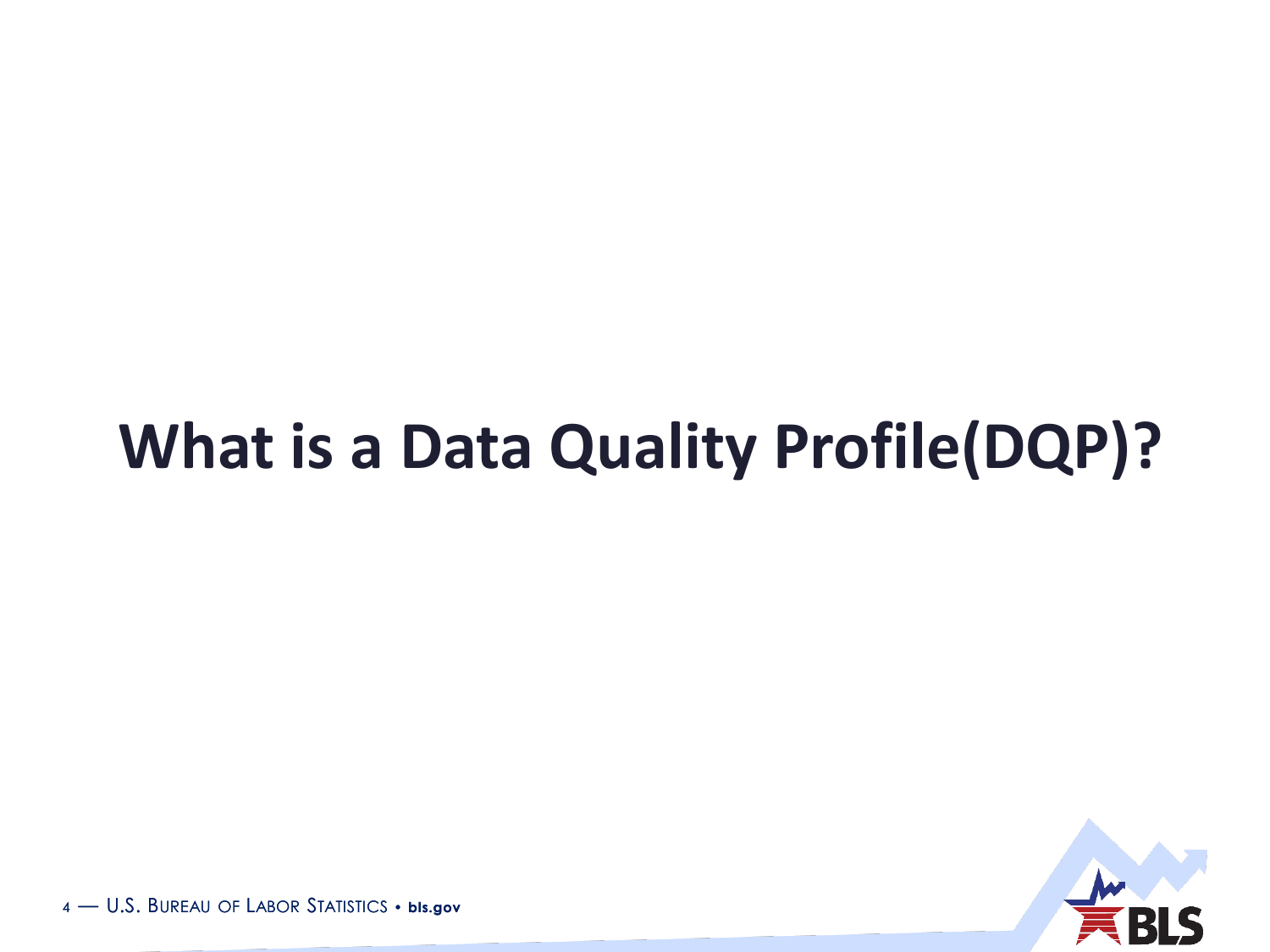"A comprehensive report prepared by producers of survey data that provided information data users need to assess the quality of the data"

Survey Research Center (2010)

" To provide researchers and data users with a single source for a wide range of information on the quality of AHS data"

Quality Profile of the American Housing Survey (1996)

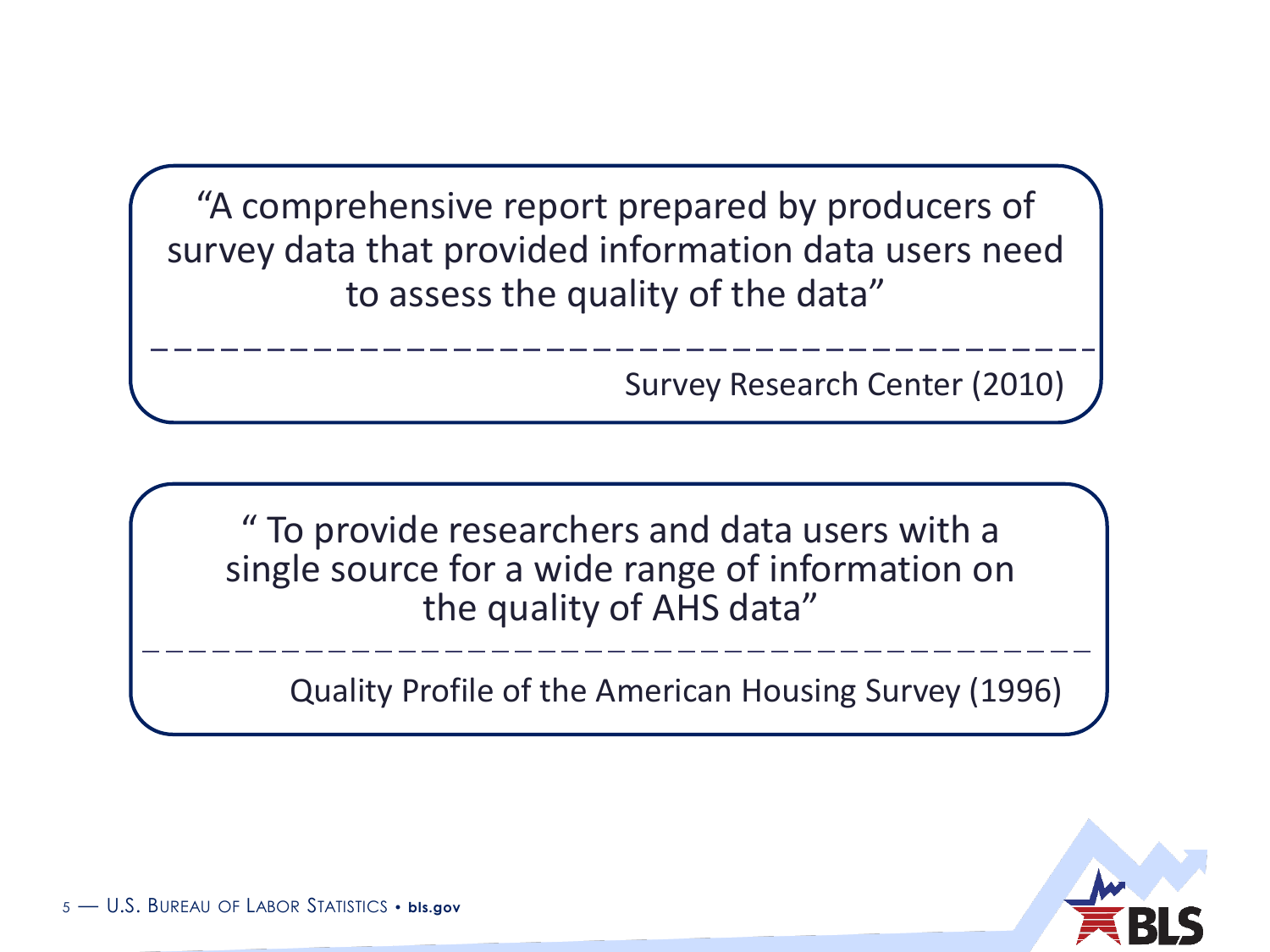## C **More Example: Vary in Breadth and Depth of Coverage**

### **BRFSS 2013 Summary Data Quality Report**

### **Table of Contents**

| BRFSS 2013 Call Outcome Measures and Response Rate Formulae |
|-------------------------------------------------------------|
|                                                             |
|                                                             |

## **RESPONSE RATES 23 PAGE Annual publication**

[https://www.cdc.gov/brfss/annual\\_data/2013/pdf/2013\\_dqr.pdf](https://www.cdc.gov/brfss/annual_data/2013/pdf/2013_dqr.pdf) [https://www.census.gov/content/dam/Census/program](https://www.census.gov/content/dam/Census/programs-surveys/ahs/publications/h12195-1.pdf)

### **American Housing Survey 1996 Quality Profile**

#### Chapter 1. Introduction and Summary ..... 1 (

|                                                    |   | Ωł |
|----------------------------------------------------|---|----|
|                                                    |   | De |
| Sources of Data on Quality for AHS                 |   | Sa |
| Sources of Additional Information                  |   |    |
|                                                    | 2 |    |
|                                                    | 2 |    |
| Sample Design, Frames, and Undercoverage           | 2 |    |
| Potential Sources of Errors in the Data Collection |   |    |
|                                                    | 2 |    |
|                                                    | 3 |    |
| Problems with the coverage improvement             |   | Sa |
|                                                    | 3 | Sa |
| Errors in Classification of Housing Units          | з |    |
|                                                    | 3 |    |
|                                                    | 3 |    |
|                                                    | 3 |    |
| Item nonresponse                                   |   |    |
|                                                    |   |    |
| Questionnaire design, content, and wording         | 4 |    |
| Intensious mode                                    |   |    |

| Sample Design for AHS-National  12                                                       |    |
|------------------------------------------------------------------------------------------|----|
|                                                                                          |    |
| Selection of the Sample Housing Units From the                                           |    |
| 1980 Census                                                                              | 12 |
| Selection of New Construction Housing Units in                                           |    |
|                                                                                          |    |
|                                                                                          |    |
| Housing Units Added Since the 1980 Census 14                                             |    |
|                                                                                          |    |
| Sample Design for AHS-MS.                                                                | 14 |
| Designation of AHS-MS Sample Housing Units                                               | 15 |
| AHS-MS Original Sample Selection for the 1970-                                           |    |
| Based Area Sample of the Metropolitan Areas<br>Sample from the 1970-based permit-issuing | 17 |
|                                                                                          | 18 |
| Sample from the 1970-based new construction                                              |    |
|                                                                                          |    |
| Sample from the 1970-based nonpermit                                                     |    |
|                                                                                          |    |

s-surveys/ahs/publications/h12195-1.pdf **TOTAL SURVEY ERROR DIMENSIONS 80 + PAGE 1996**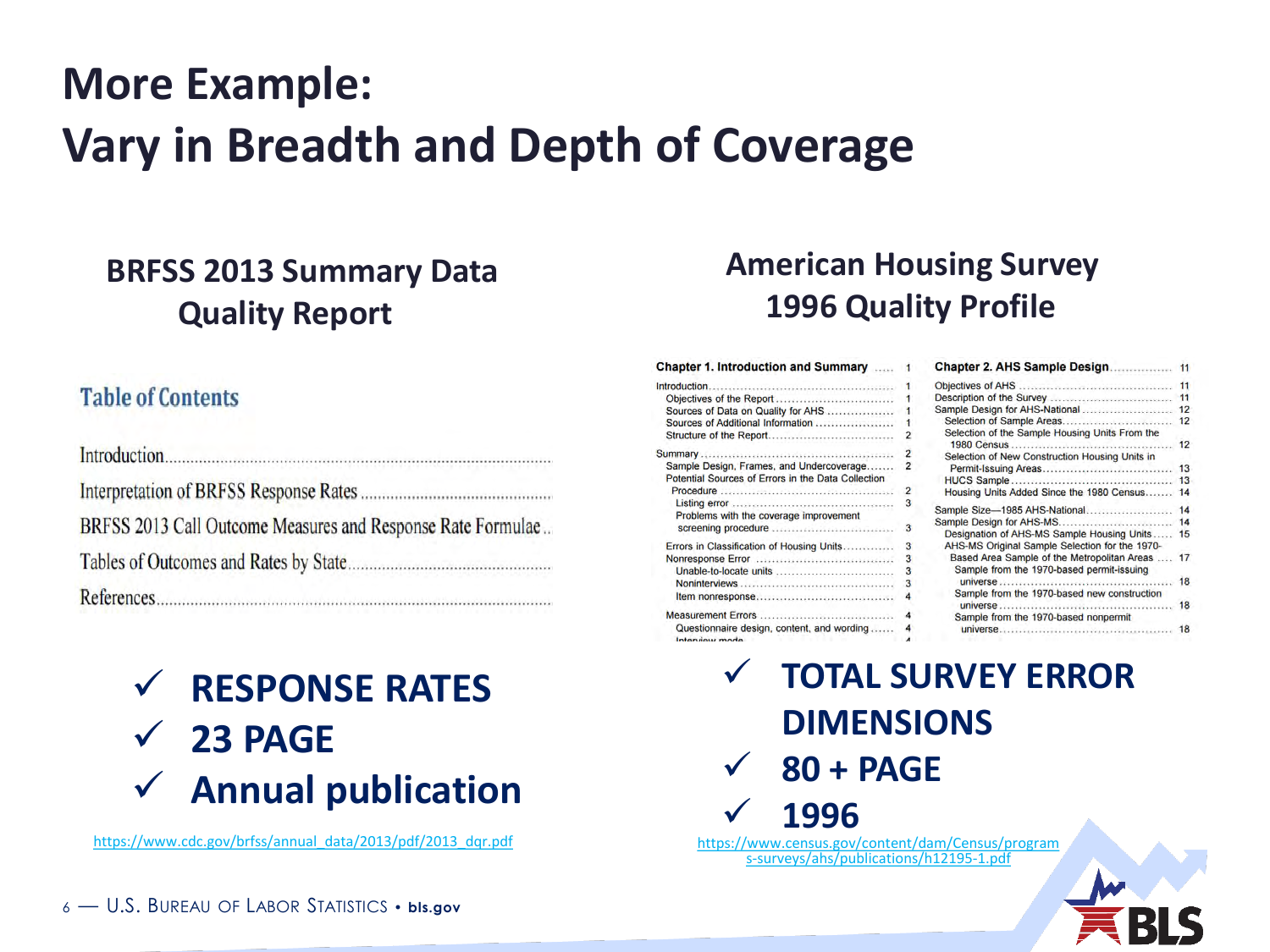# **Data Quality Profile for the CE**



66  $99$ Monitoring; Establish baselines



 $66$  $99$ **Fitness for Use** 

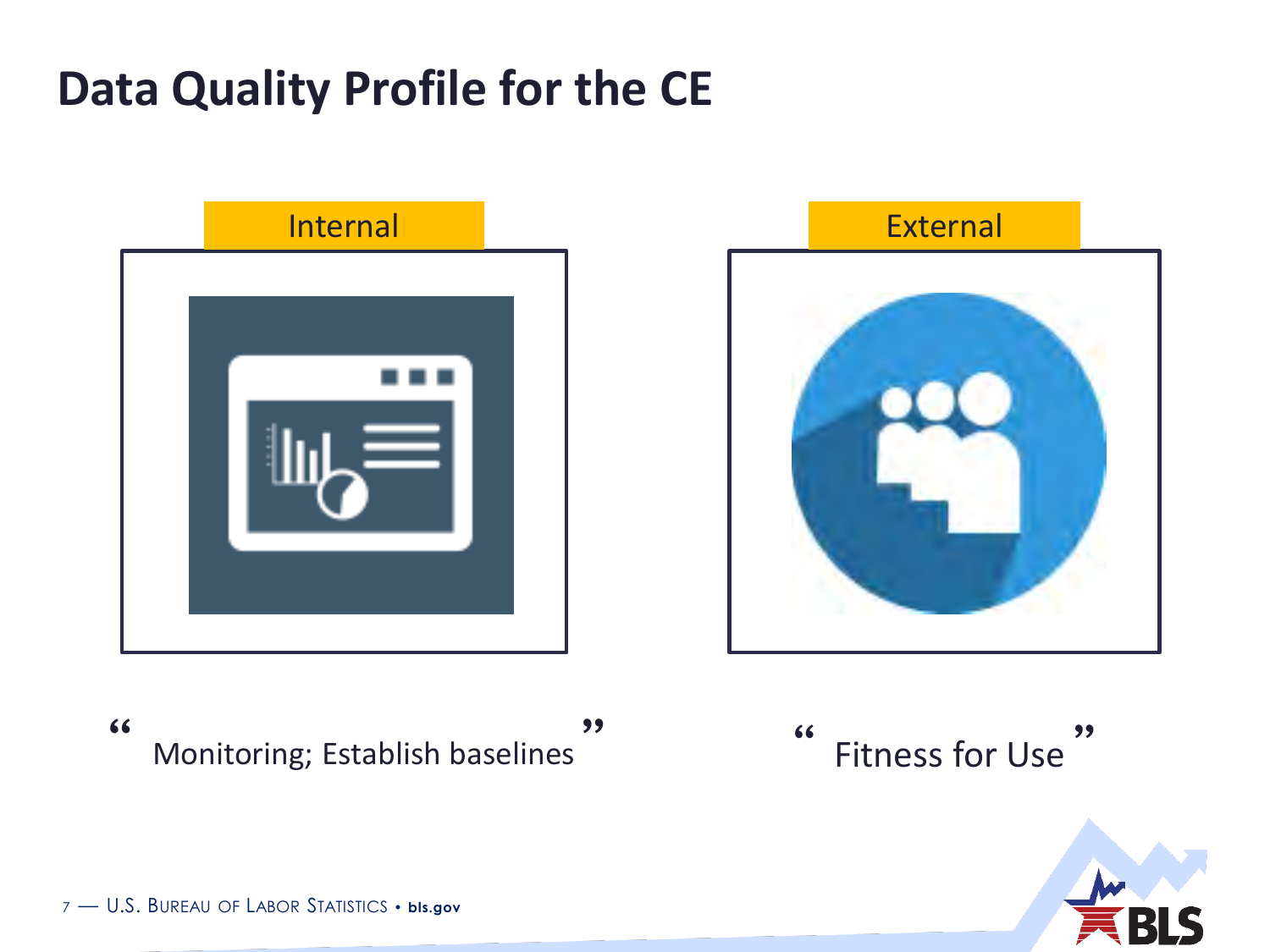# **Definition of Data Quality for CE**

Multi-dimensional Definition of Data Quality adopted for CE



(Gonzalez et al 2009) https://www.bls.gov/cex/ovrvwdataqualityrpt.pdf

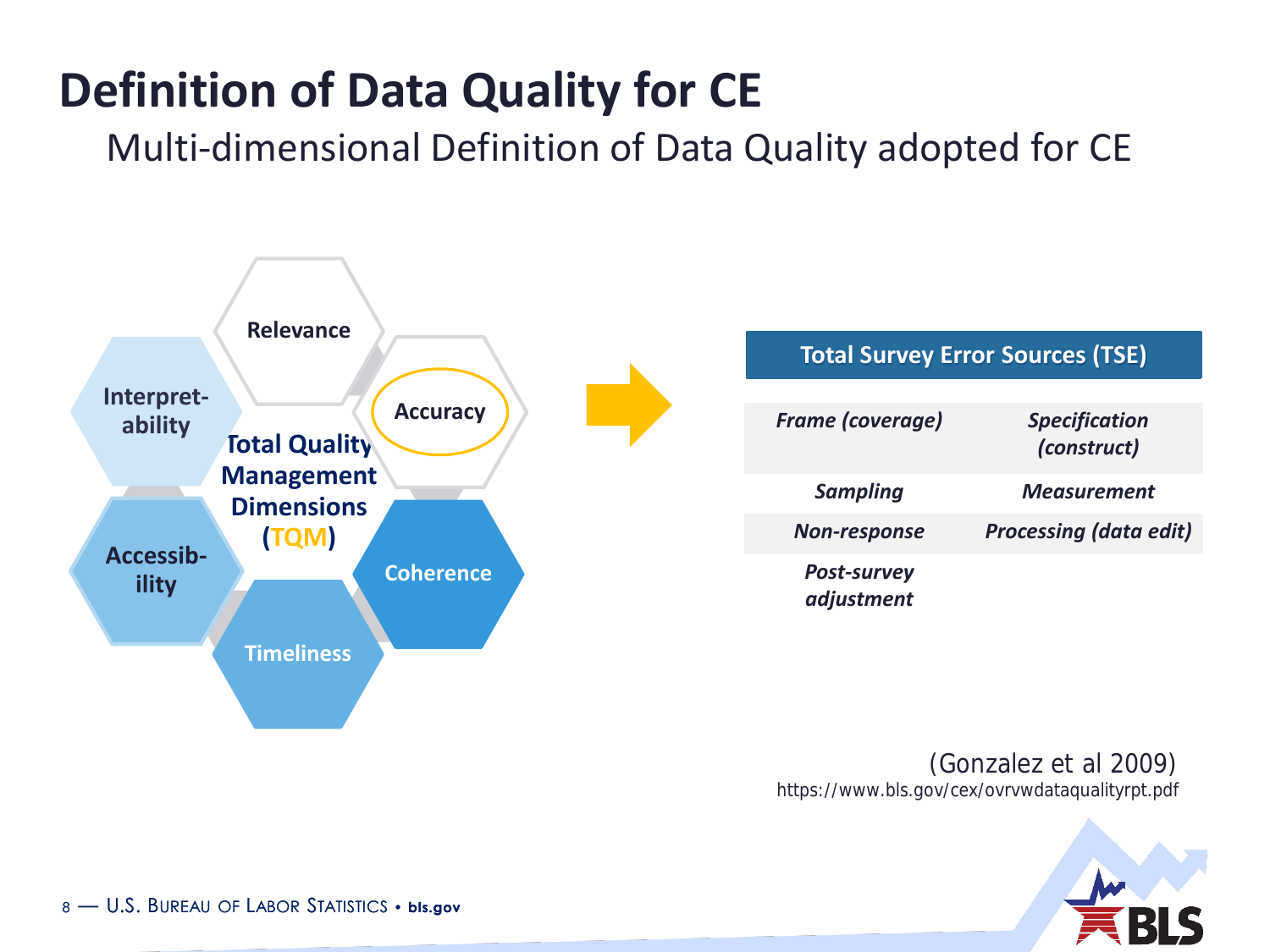# **Challenges**

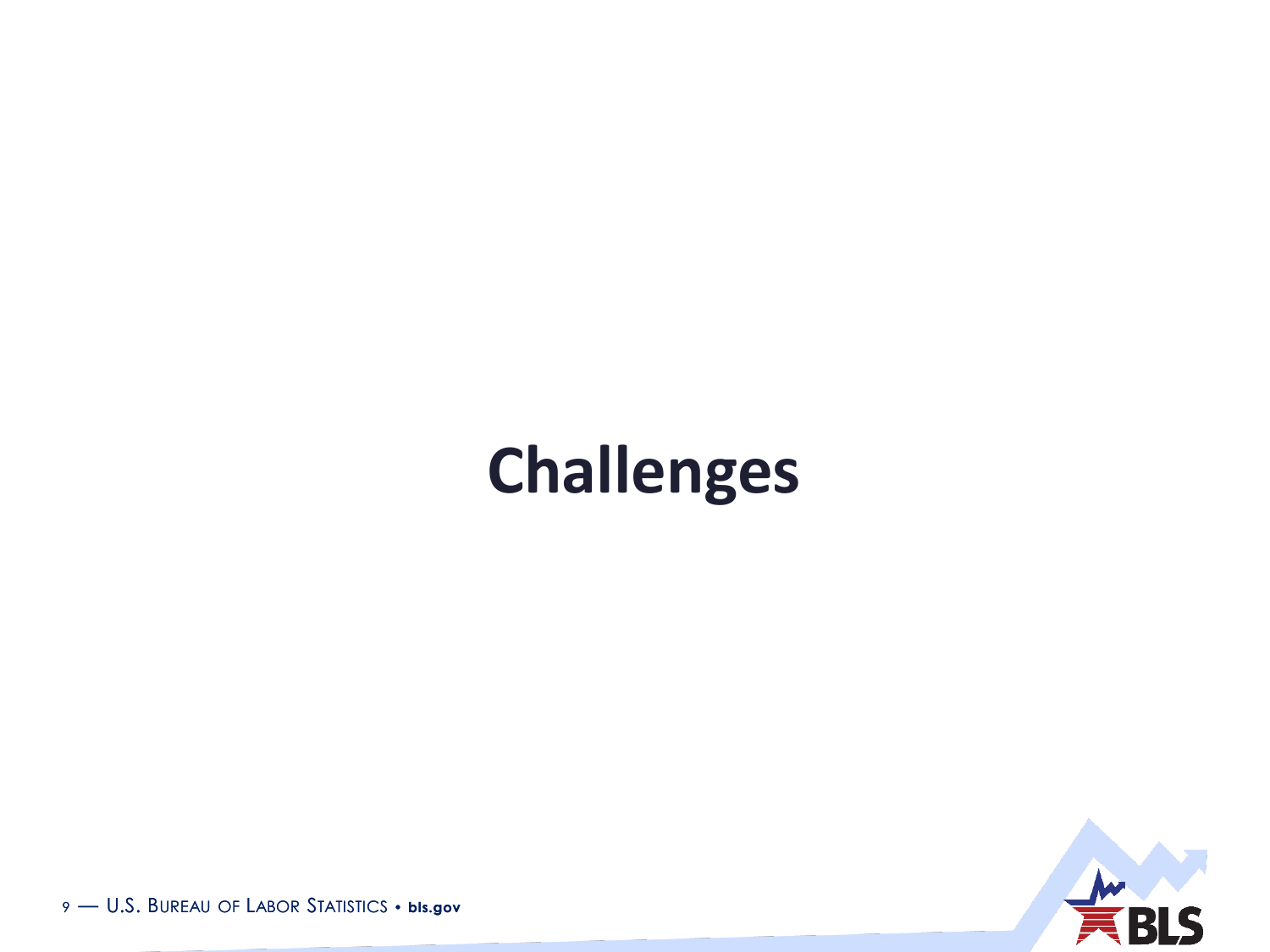# **To achieve reproducibility and interpretability** *of metrics*





### Metric Documentation: efficient and robust

Infrastructure : Continuous and adaptable to change

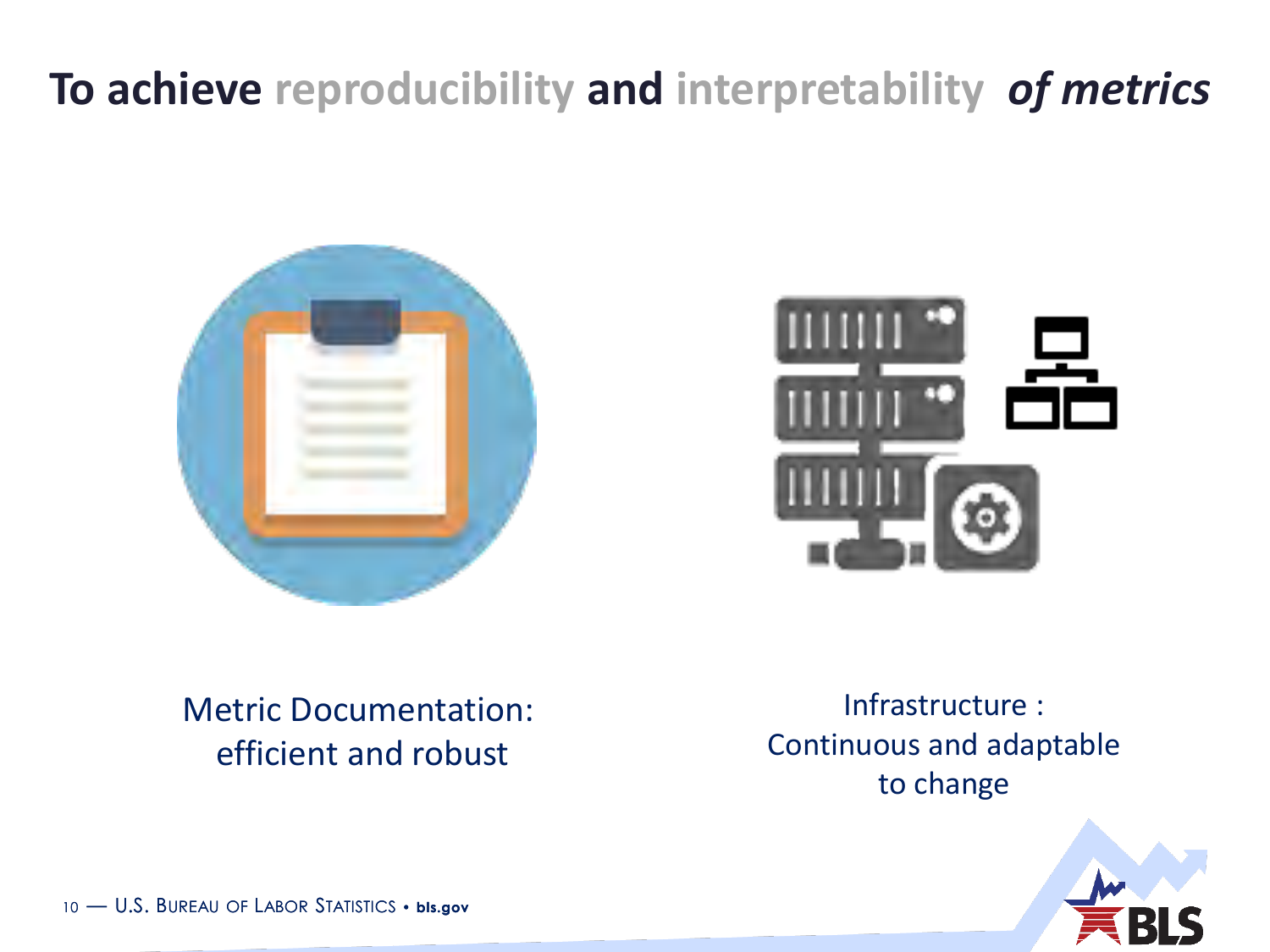# **CE DQP Challenges**







2.Resource intensive to develop and maintain

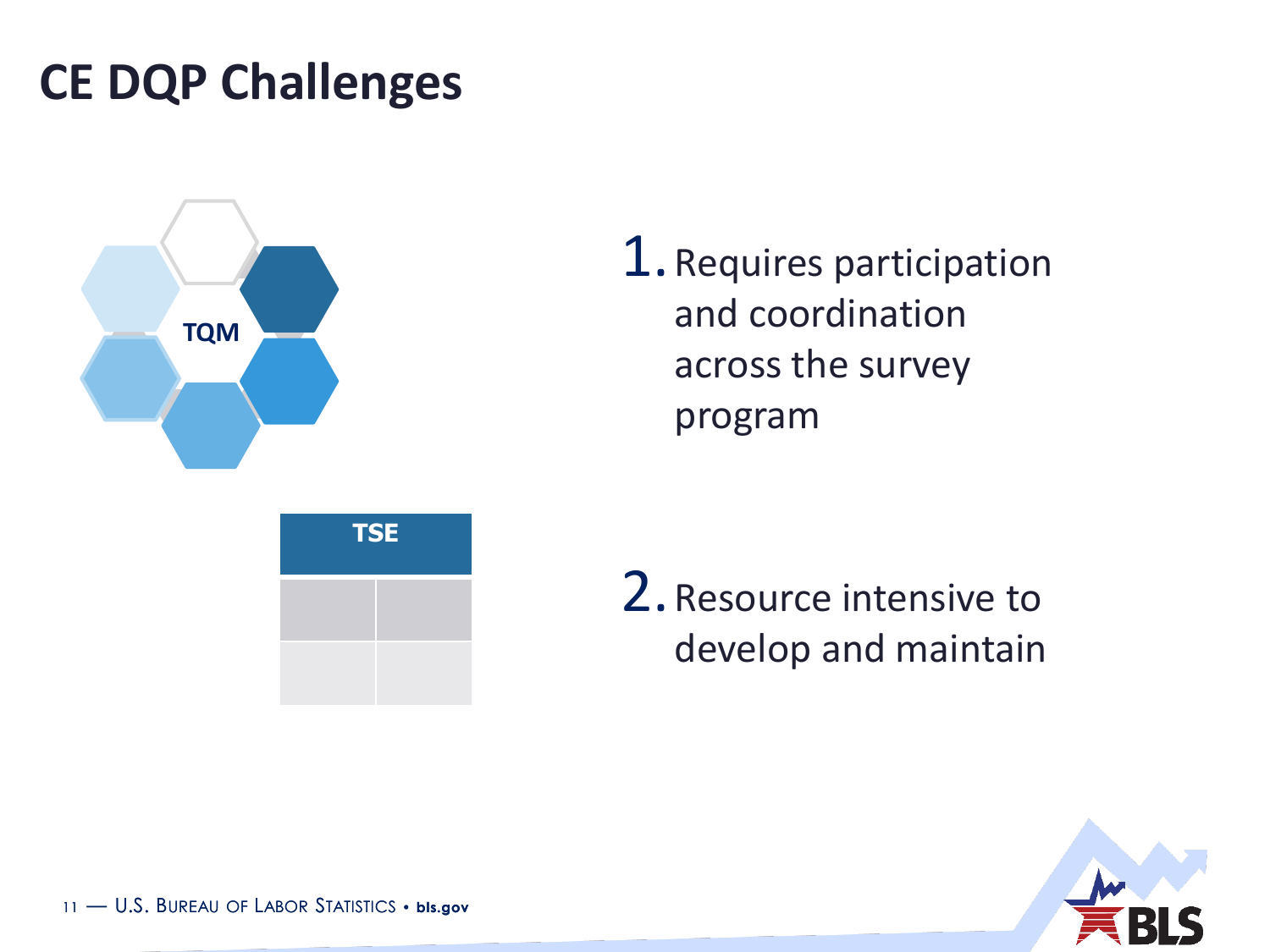# CE Strategy to identify metrics

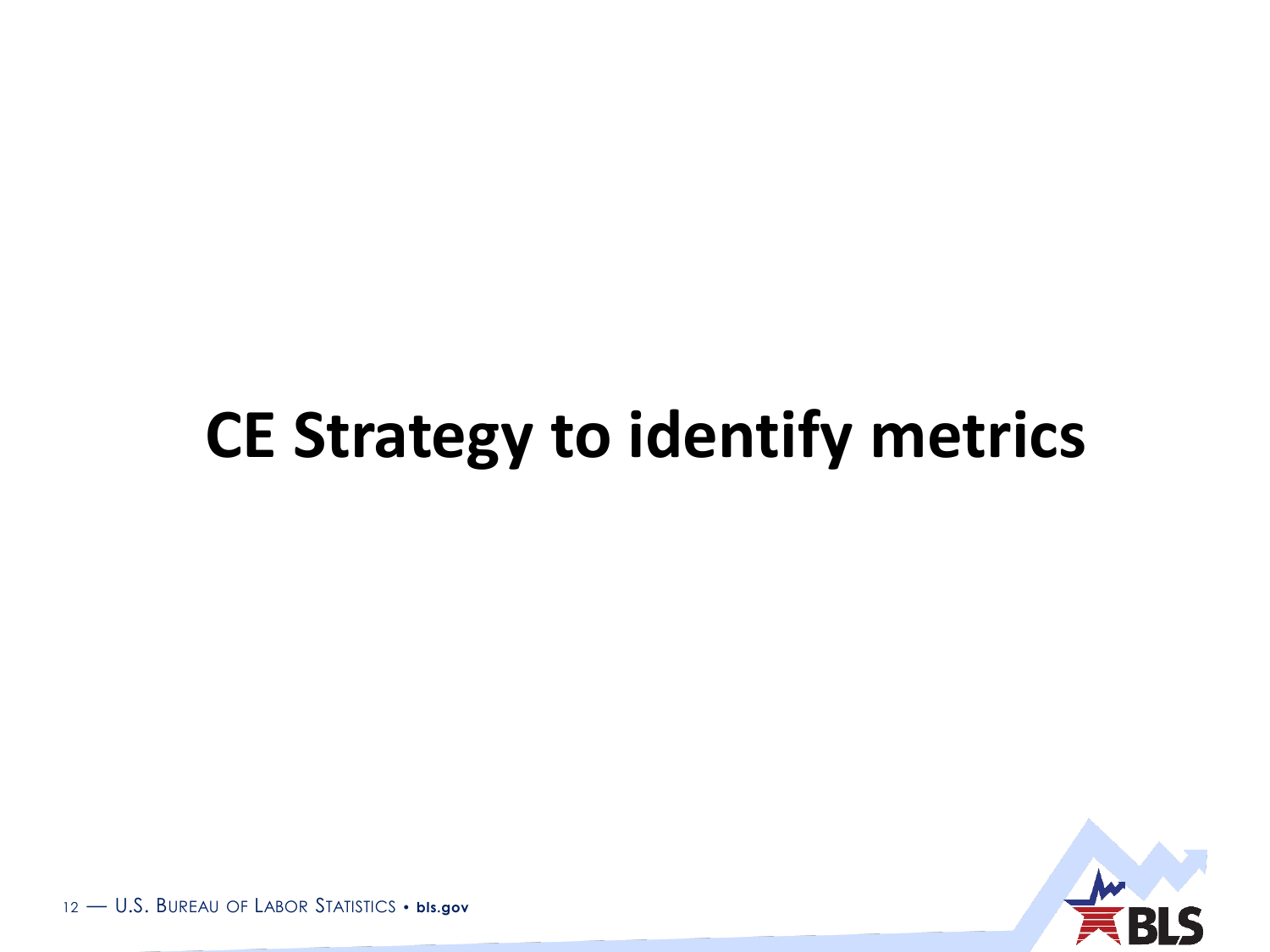# **TQM: Survey as a manufacturing process**





[http://www.freepik.com/free-vector/industry-and-technology](http://www.freepik.com/free-vector/industry-and-technology-background_1048768.htm)background\_1048768.htm Designed by Freepik

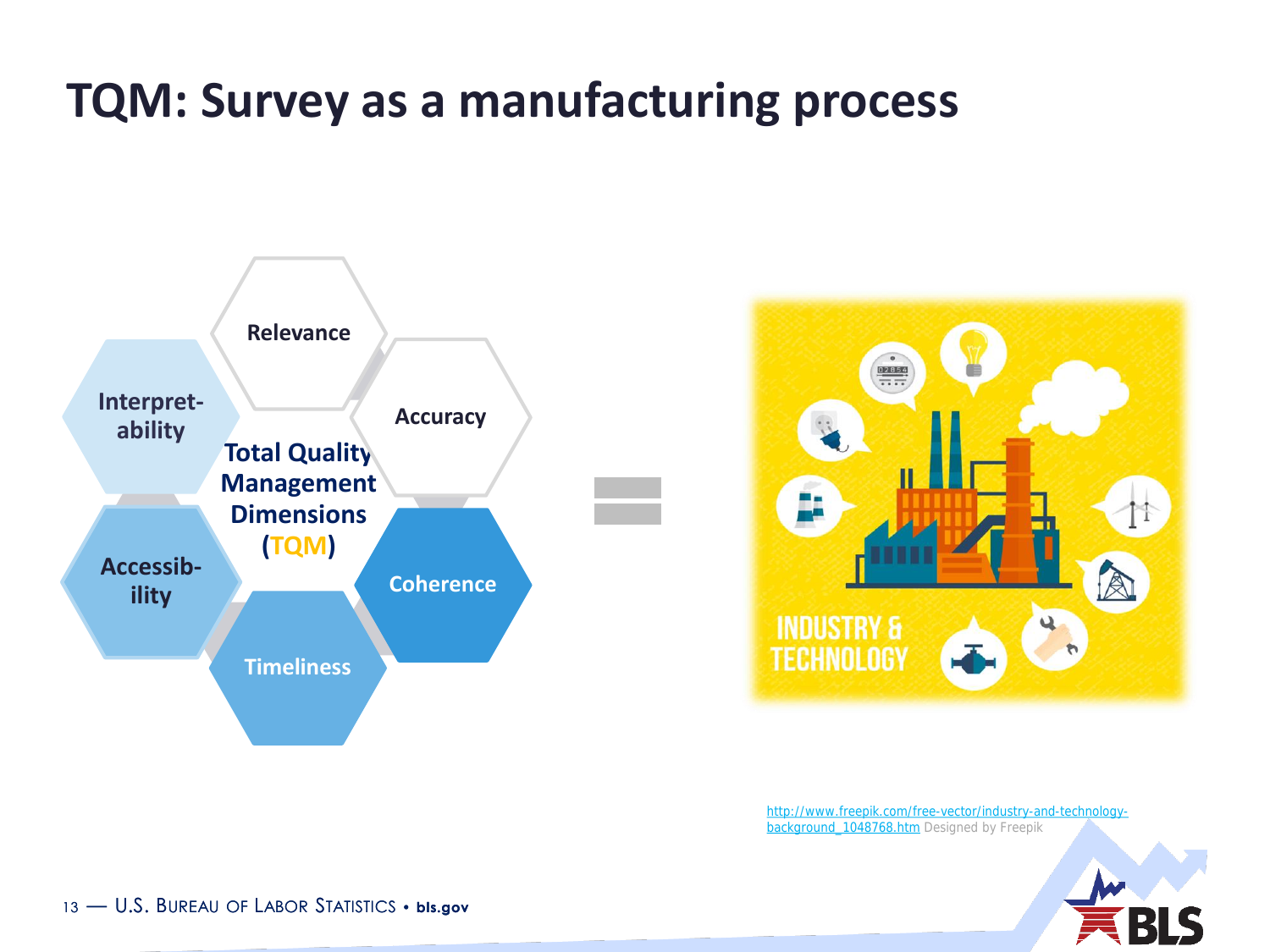## **Proposed Framework**

Identifying key stages in CE life cycle

For each stage, identify major activity

For each activity, identify issue(s) of concern

Propose how to monitor issue identified

Identify quality dimension(s) affected



(Fricker et al 2012)

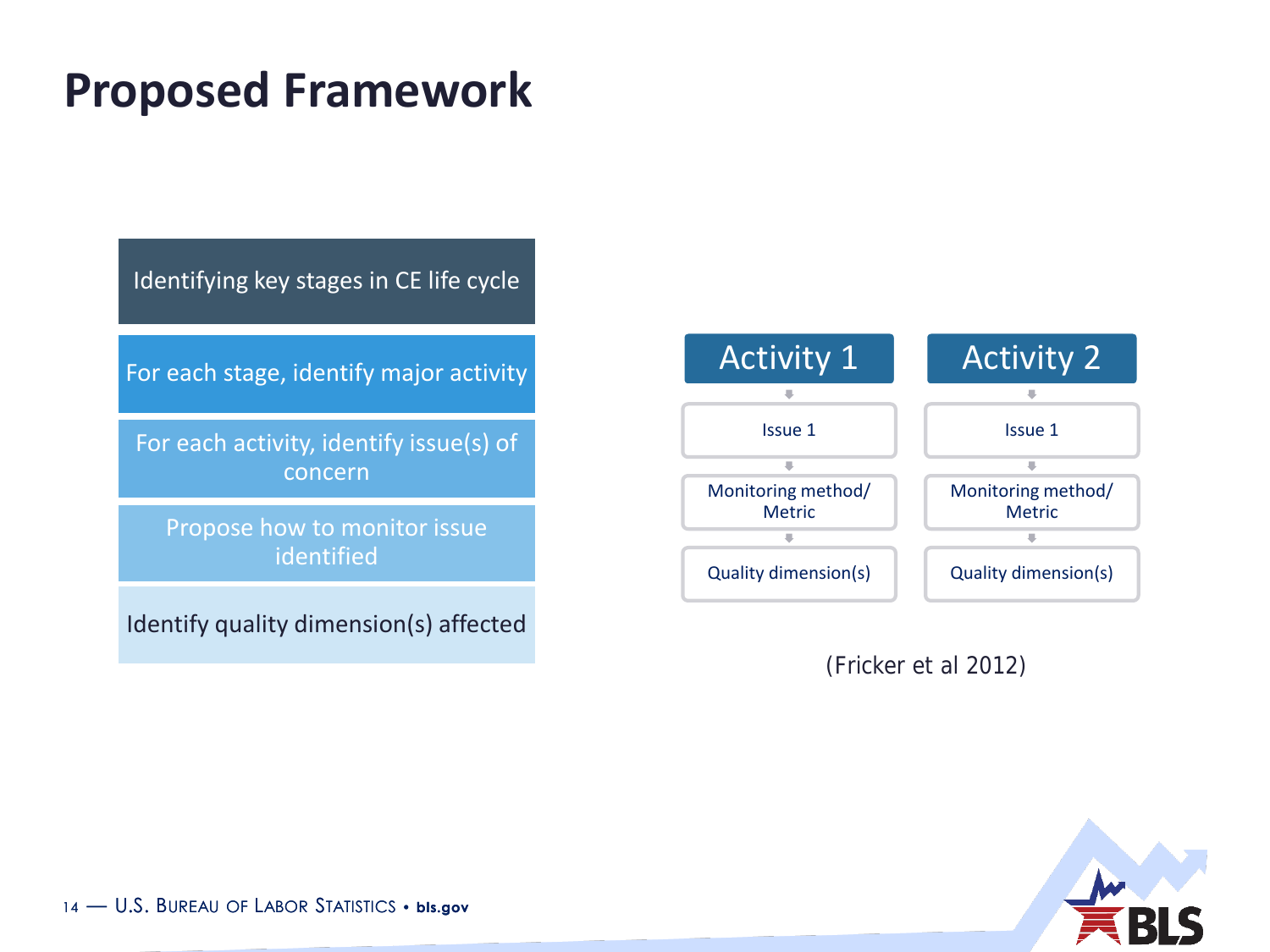### **Example of metric metadata description using a template**

- **Metric Name**
- **Description**
- **Metric interpretation**
- **Survey**
- **Quality dimension**

### **CALCULATION**

- **Formula**
- **Data source and variables**
- **Frequency**
- **Level of aggregation**
- **Maintained by**

### **MONITORING**

- **Target / Threshold / Tolerance**
- **Presentation / display NOTES/COMMENTS**

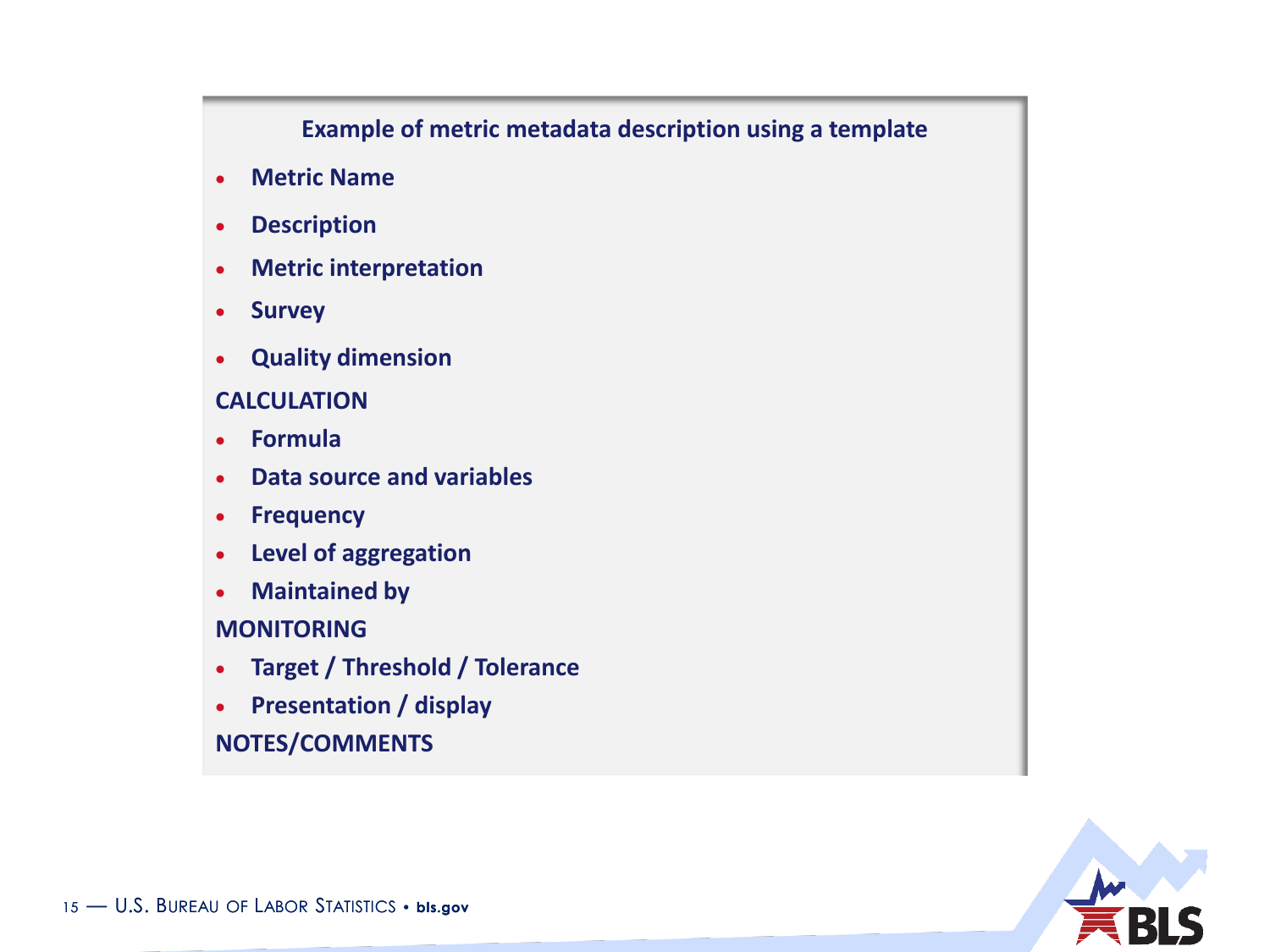# **Proposed framework: Criteria for Metric Prioritization**

### **S.M.A.R.T**

**Specific** – targeted at identified risk

**Measurable** – can be used to determined progress

**Achievable** – realistically attainable

**Relevant** – not just "good to know", actionable

**Timely** – available when needed

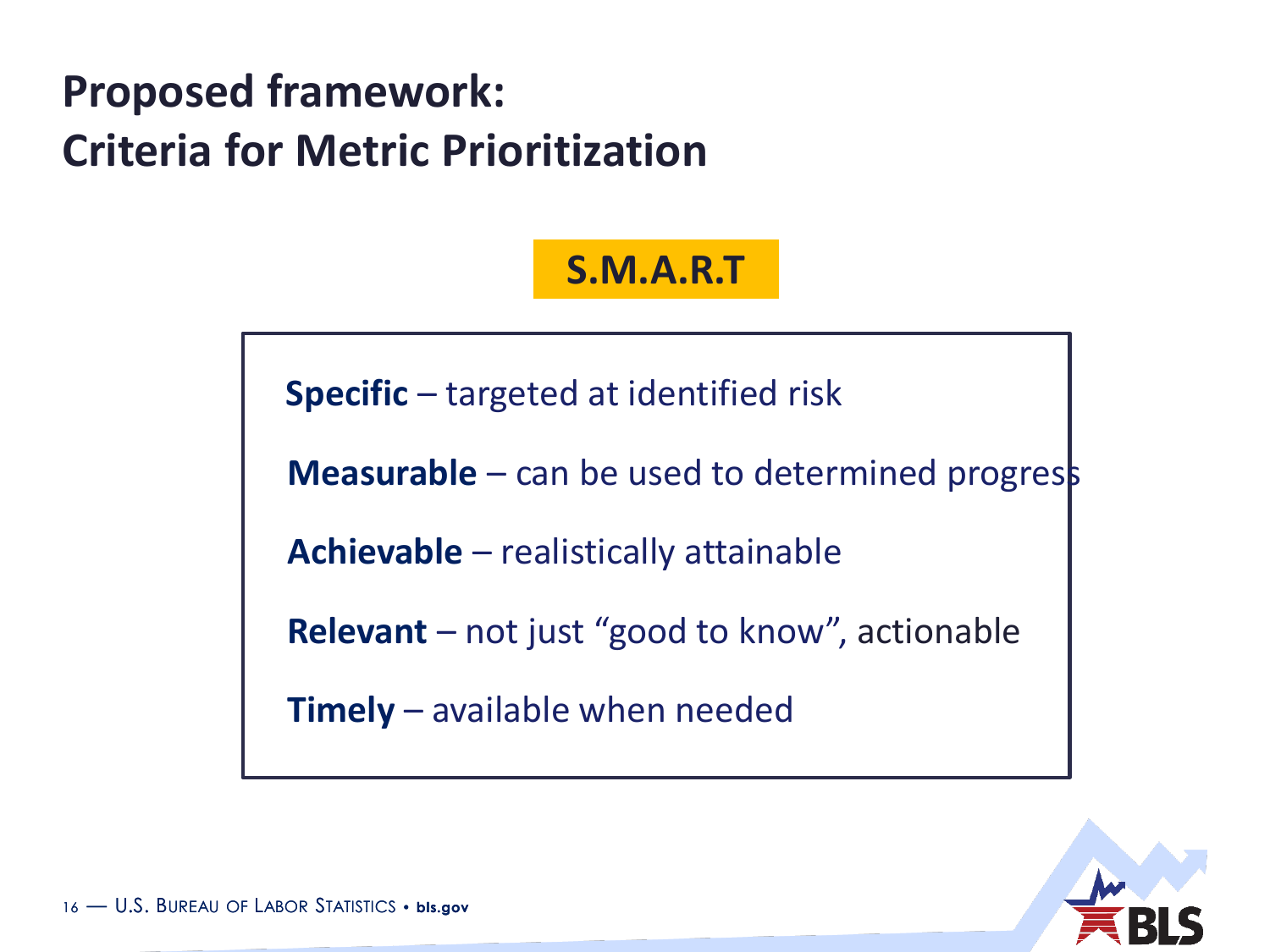# **Iterative approach to DQP development "Learn by doing, Refine and Scale up!"**

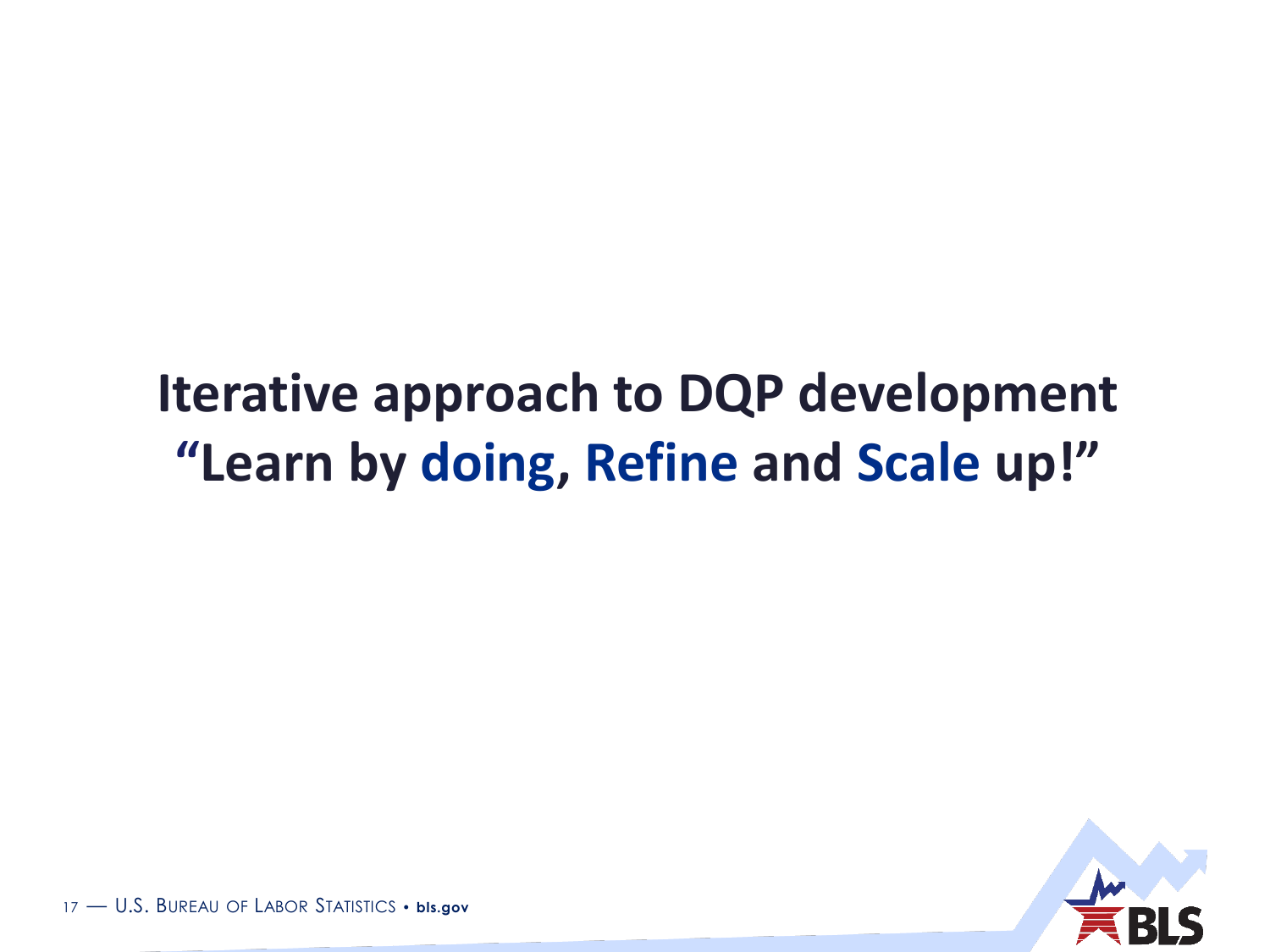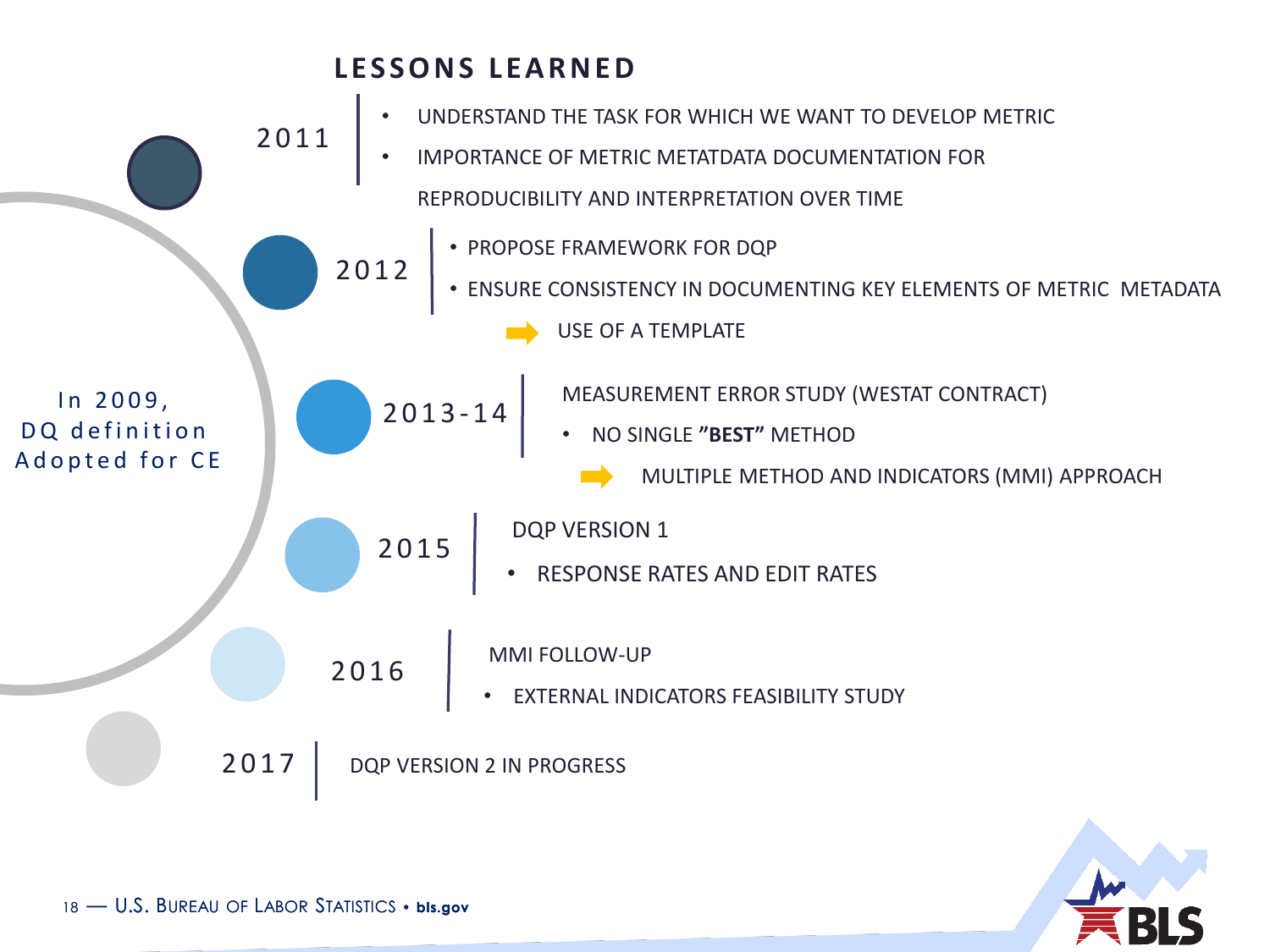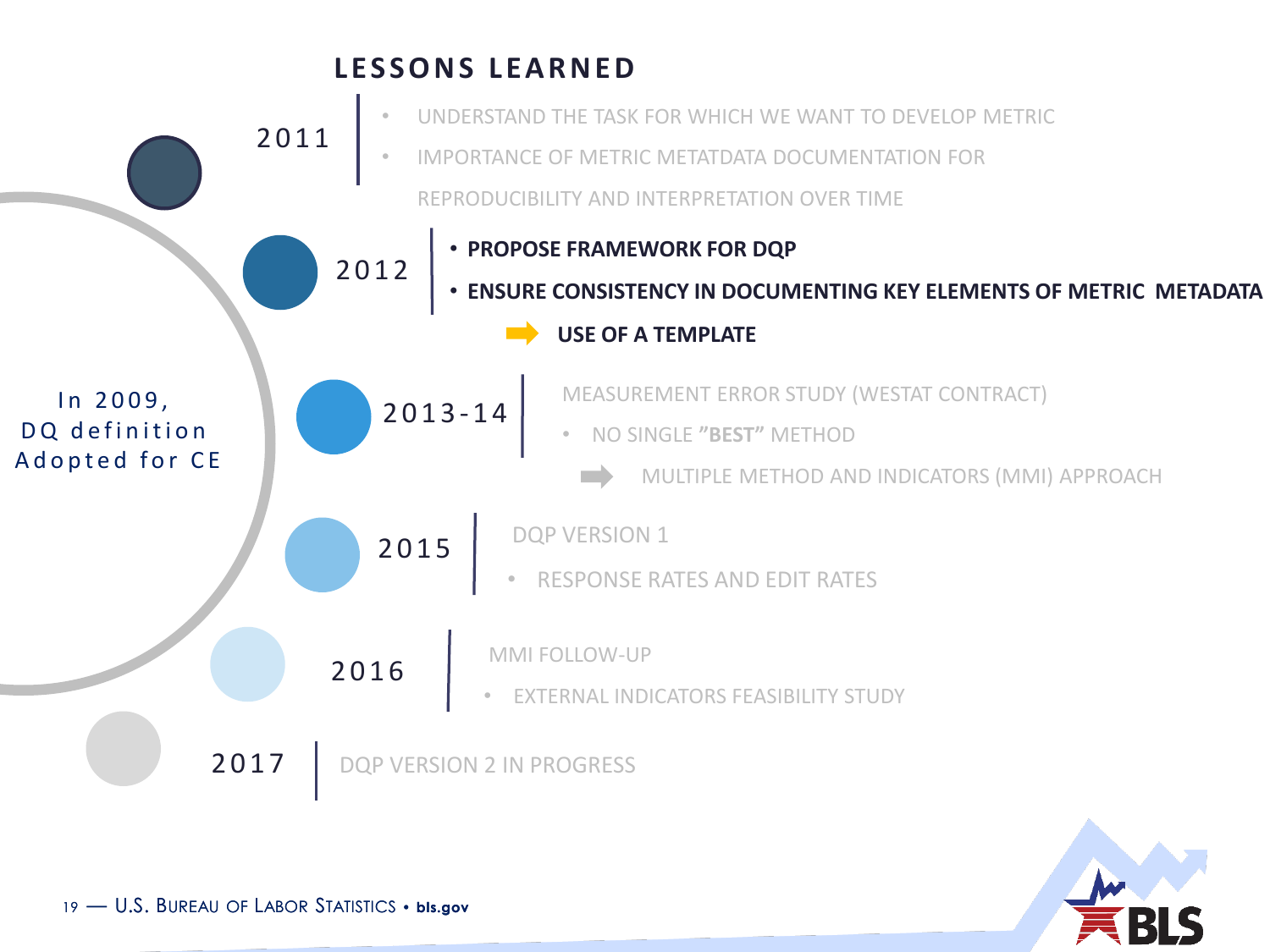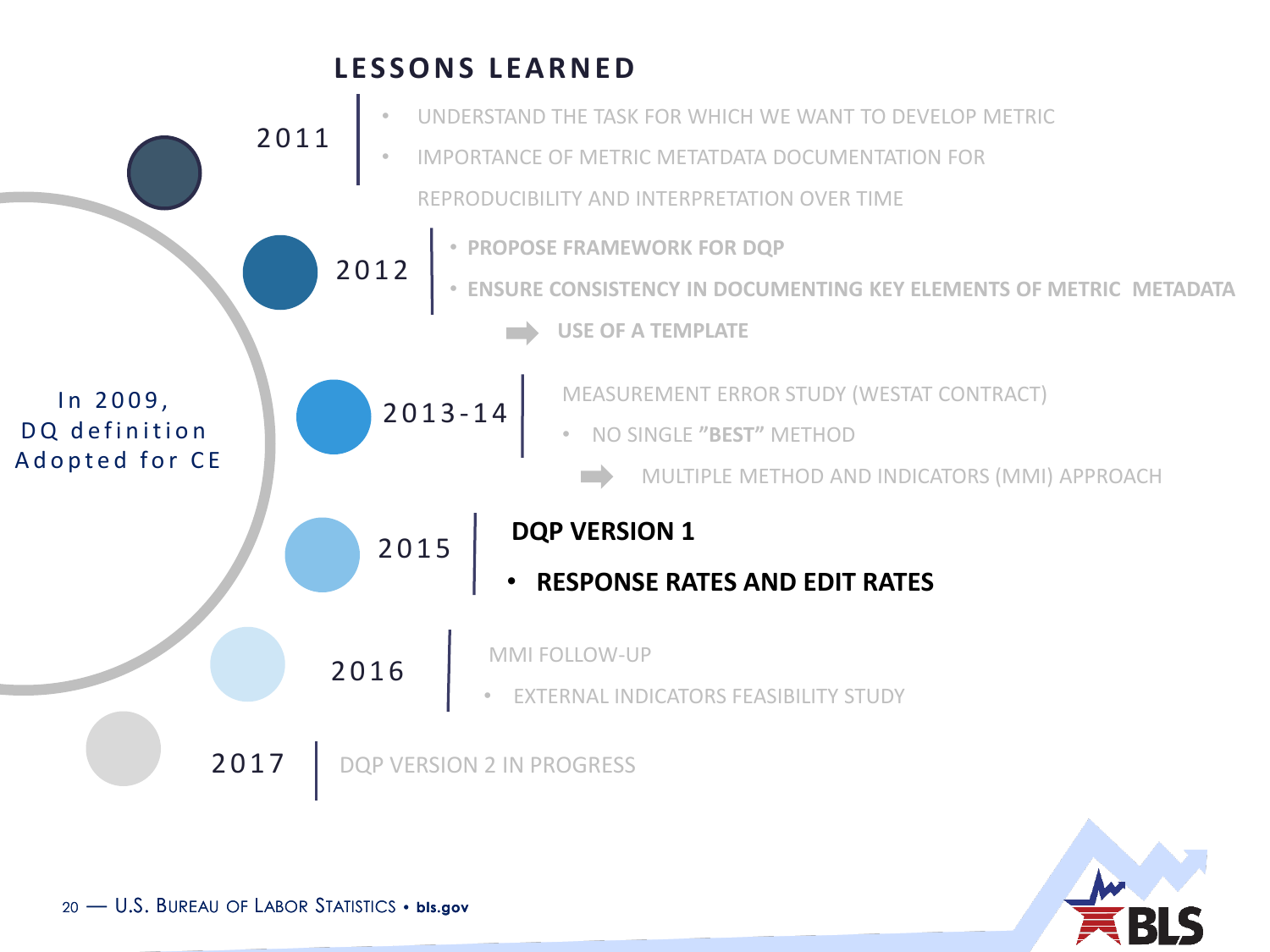# **Example of CE DQP Version 1**

**CE Data Quality Report (Prototype)** Laura Erhard and Lucilla Tan **Bureau of Labor Statistics** 

### **Overview**

The Consumer Expenditure Survey (CE) has historically provided some limited metrics for data users to evaluate the overall quality of output provided in its products. Published tables provide standard errors, the public-use microdata user guide provides response rates, and the public-use microdata datasets provide all the variables and flags necessary for users to create his or her own quality measures. There has long been a recognition for the need for more comprehensive data quality metrics that are timely and routinely updated, accessible to data users from a single source. However, there is also recognition of the high cost in terms of resources and

Figure 1. Annual percentage change from the previous year of data quality meaures



- **1. Response Rates**
- **2. Nonresponse rates**
- **3. Expenditure Edit Rates**
- **4. Income Imputation rates**
- \* Reporting period: 2010 2013

[https://www.bls.gov/cex/ce\\_dqreport.pdf](https://www.bls.gov/cex/ce_dqreport.pdf)

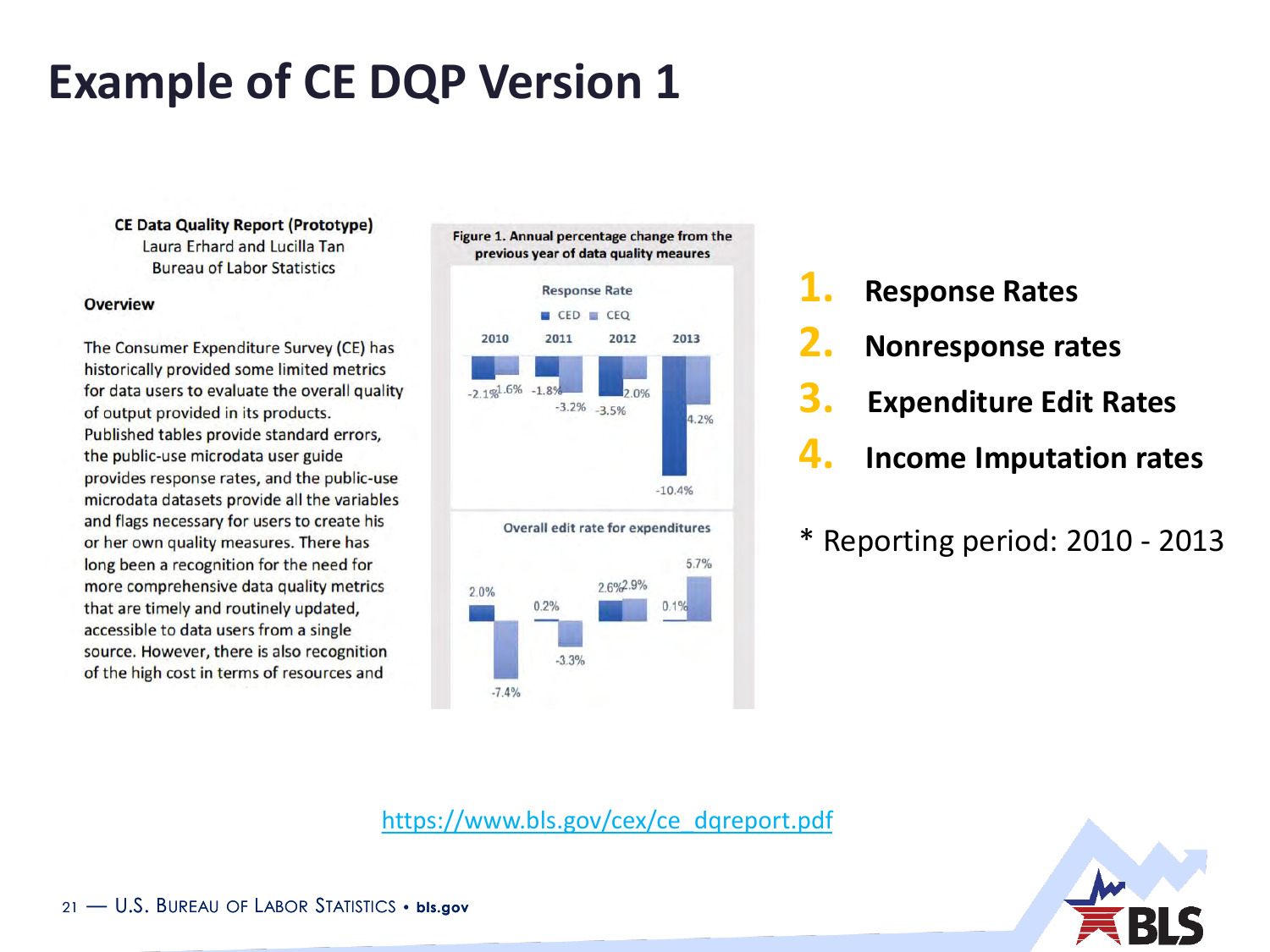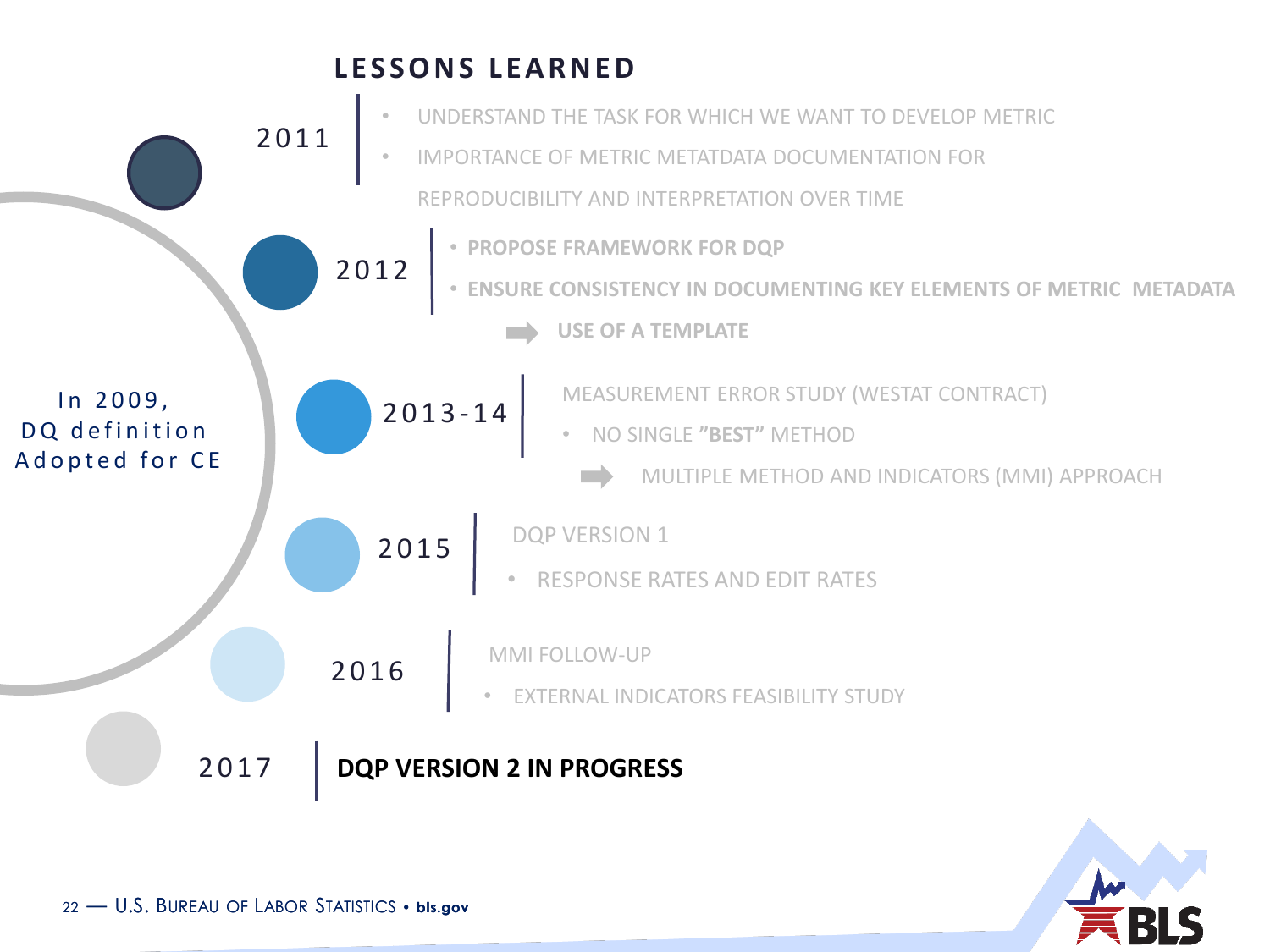## **CE DQP Version 2**

### **Consumer Expenditure Survey** Data Quality Profile Prototype (iteration 2: INTERNAL REPORT) Evan Hubener, Clayton Knappenberger, Julie Sullivan, & Lucilla Tan (draft 2017.06.27)

### **Overview**

The Consumer Expenditure Survey (CE) has historically provided some limited metrics for data users to evaluate the overall quality of output provided in its products. Published tables provide standard errors; the public-use microdata user guide provides response rates, and the datasets contained in the public-use microdata provide all the variables and flags necessary for users to create his or her own quality measures. There has long been a recognition for the need for more comprehensive data quality metrics that are timely, routinely updated, and accessible to data users from a single source, a Data Quality Profile (DQP). However, there is also recognition of the high cost in terms of resources and commitment to identifying appropriate metrics and establishing the information base necessary to routinely

### **Content links**

#### **Visual Summary**

#### **Metrics:**

- . Response rates: official published tables
- Response rates: collected data\*
- Use of Records in the CEQ
- · Expenditures edit rate: processed data
- · Expenditures edit rate: reported data \*
- . Income Imputation Rates

#### Figure 1. Select metric trends from 2010 to 2015



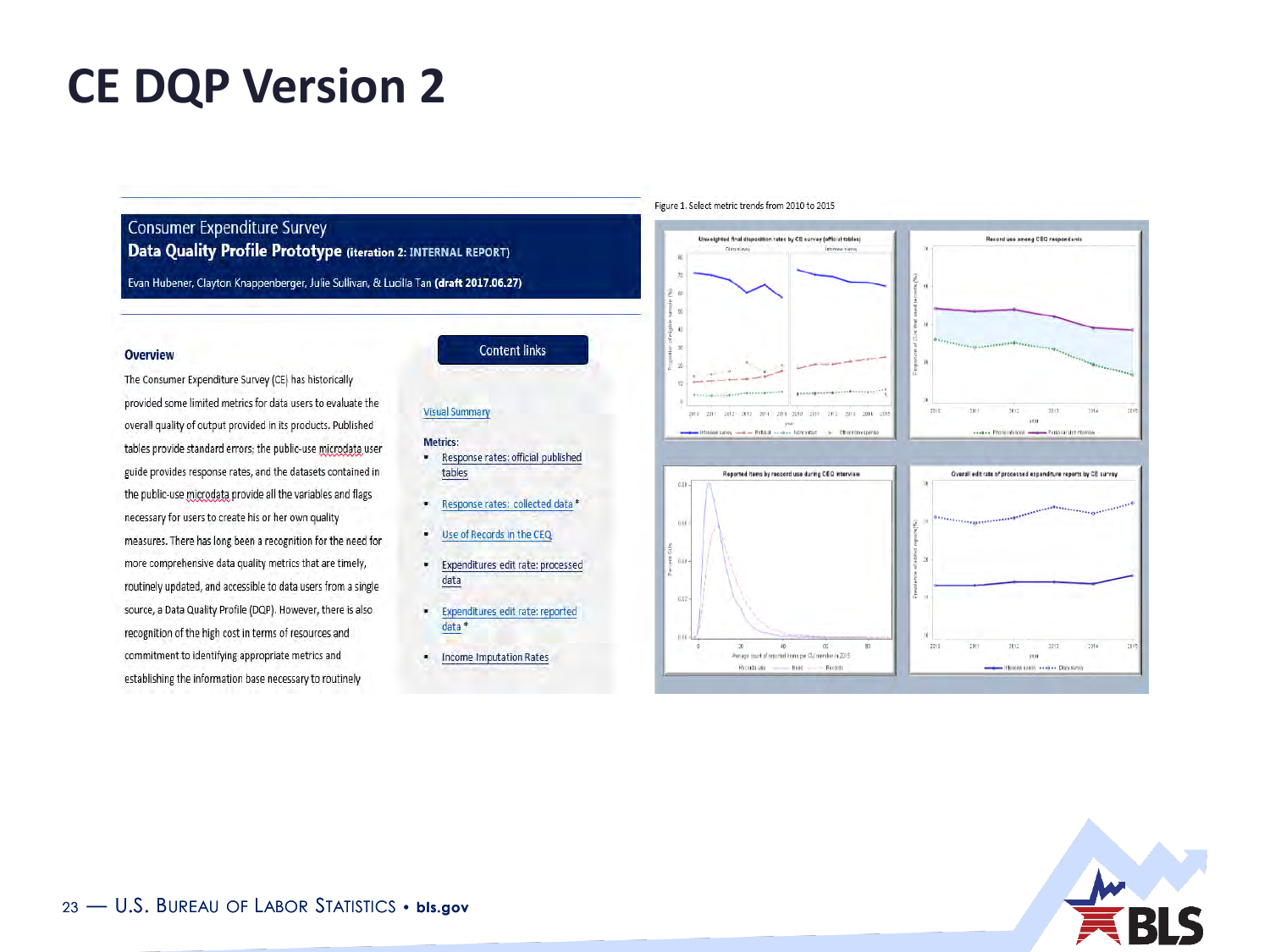# **DQP Version 2**: Scale up from DQP version 1

### ⊵ Contents

- ► Updated metric reporting period: 2010-2015
- ► New metric added: Use of Records by Survey Mode
- ► Metrics refined:
	- Reponses rates: Additional breakouts by collection wave (Internal)
	- Expenditure edit rates: Differentiated between processed and

reported data (Internal)

► Addition of visual summary of metric trends

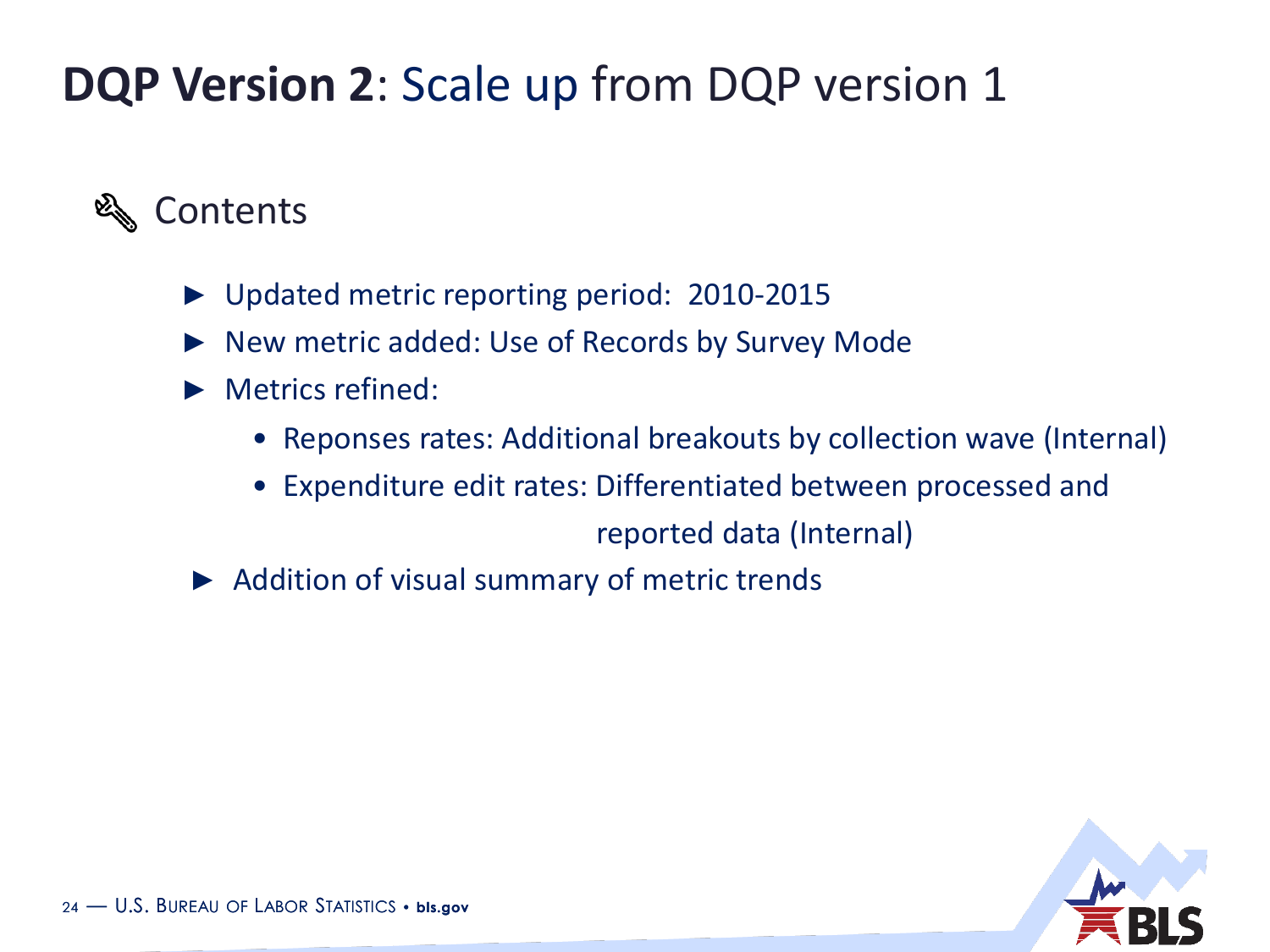# **DQP Version 2**: Scale up from DQP version 1

### **&** Production Process

- ► Coordinated team from 3 areas of the CE Program
- ► Use of metric metadata template for Documentation
- ► All coding for analysis of metrics and graphs produced within SAS

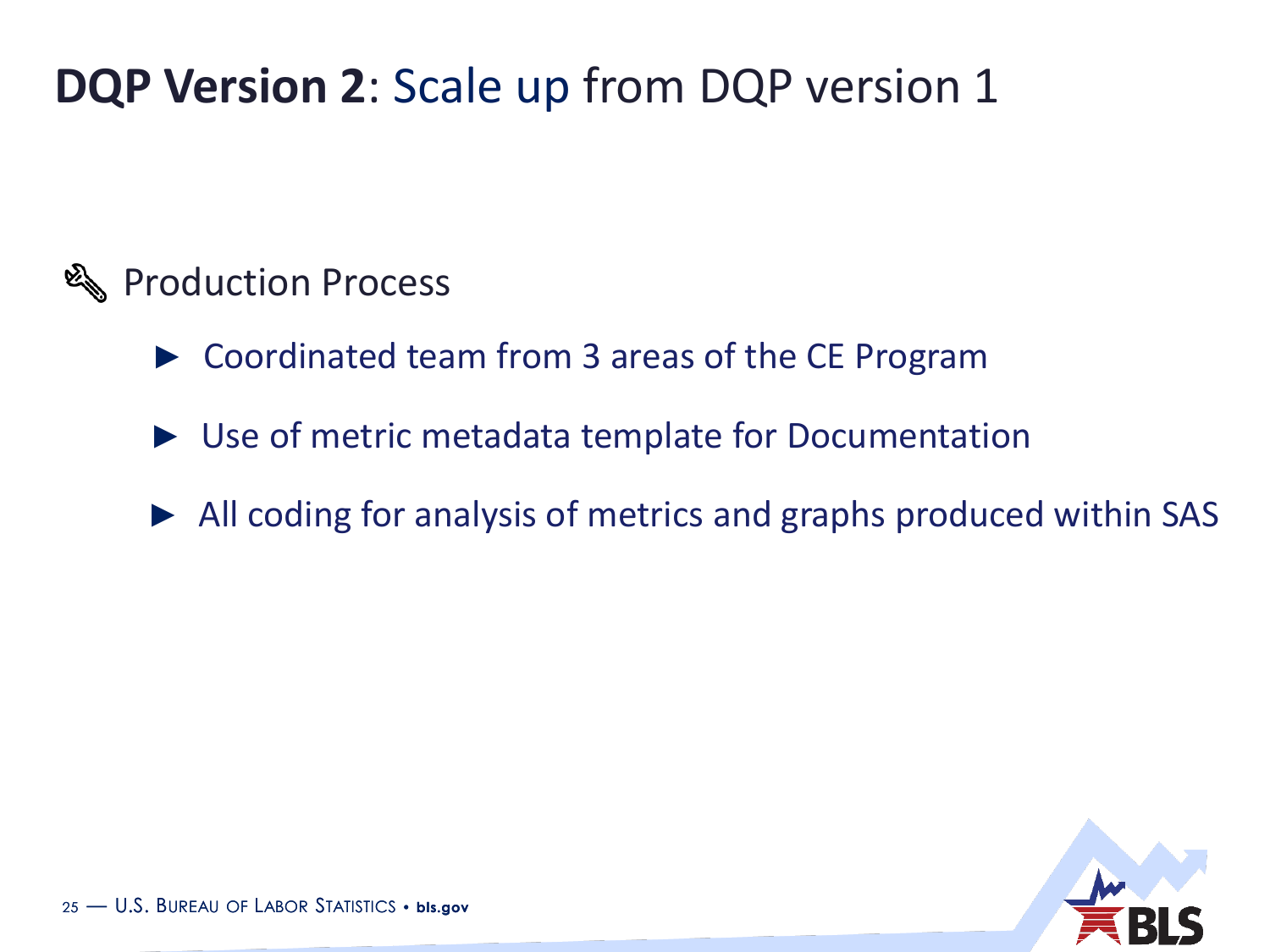# **Moving forward**

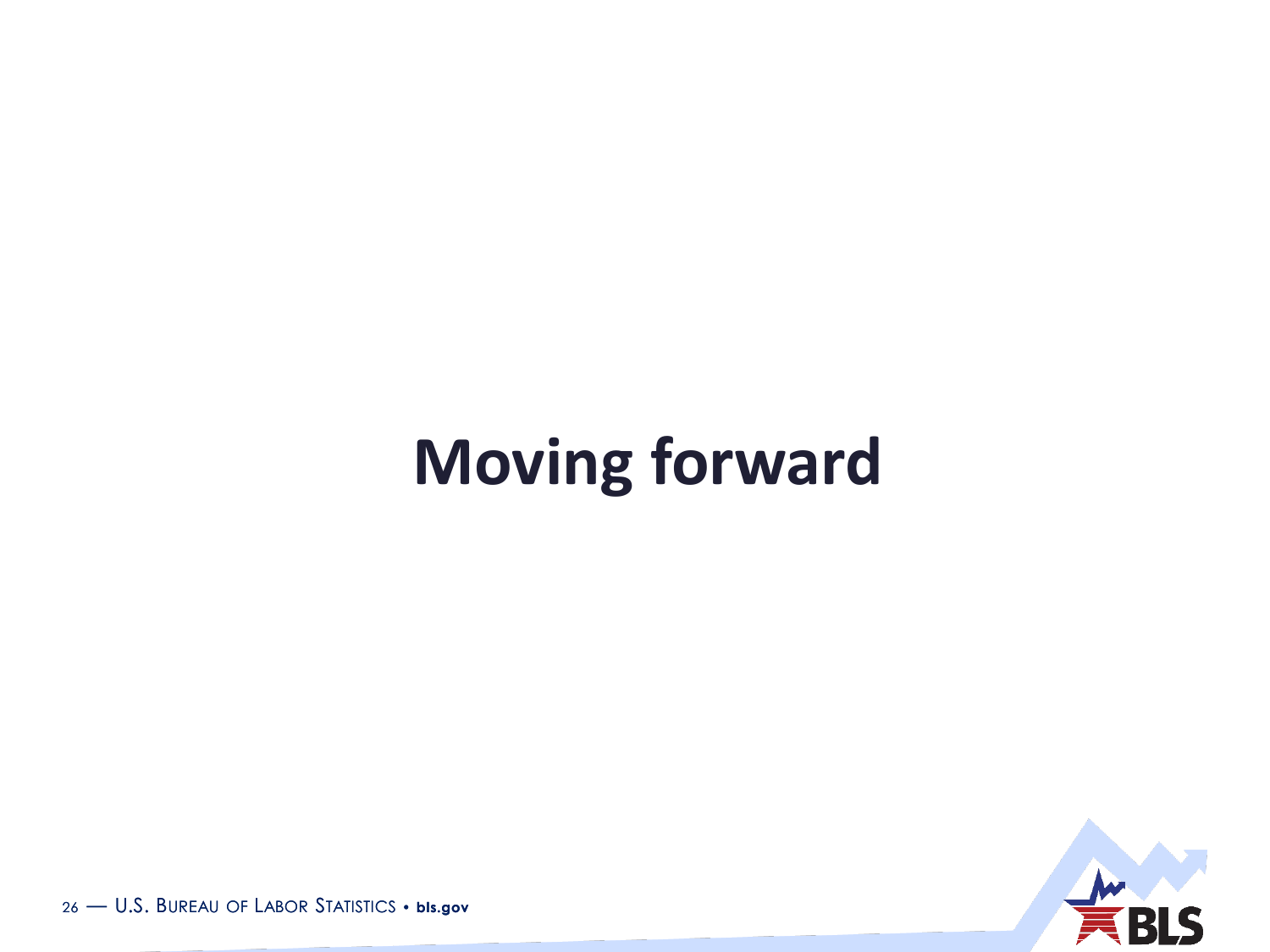# **Lessons Learned from DQP 2**

- Spend more time for creating and reviewing the data
- Spend more time for exploring and discussing metric ideas, and document!
- Consult "topic experts"
- Moving the DQP to routine production will need further consideration about the infrastructure needed to support that

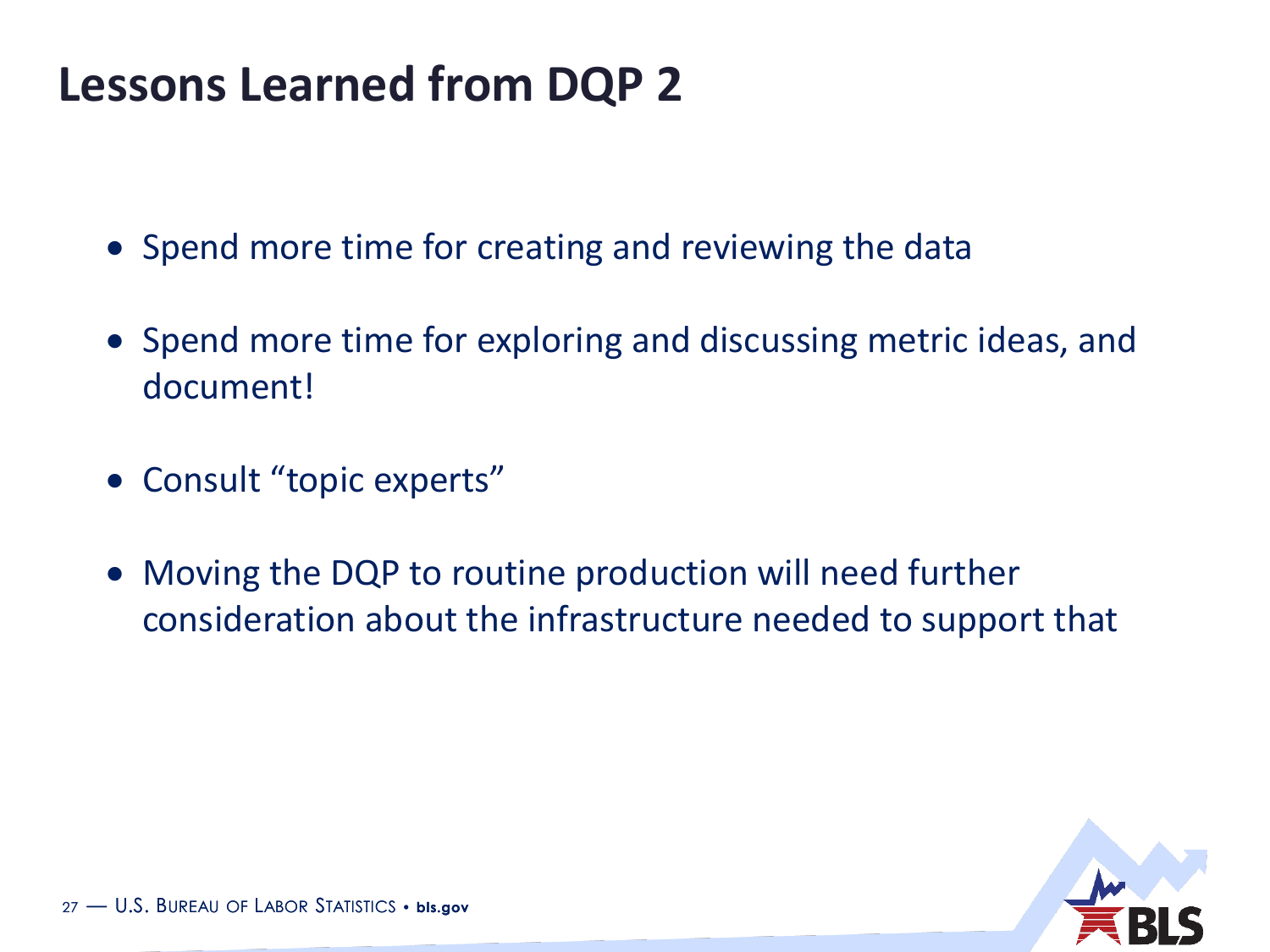

- Upcoming: Data Quality Profile version 2 will be available for public users on SEPTEMBER
- We will appreciate your feedbacks and comments!